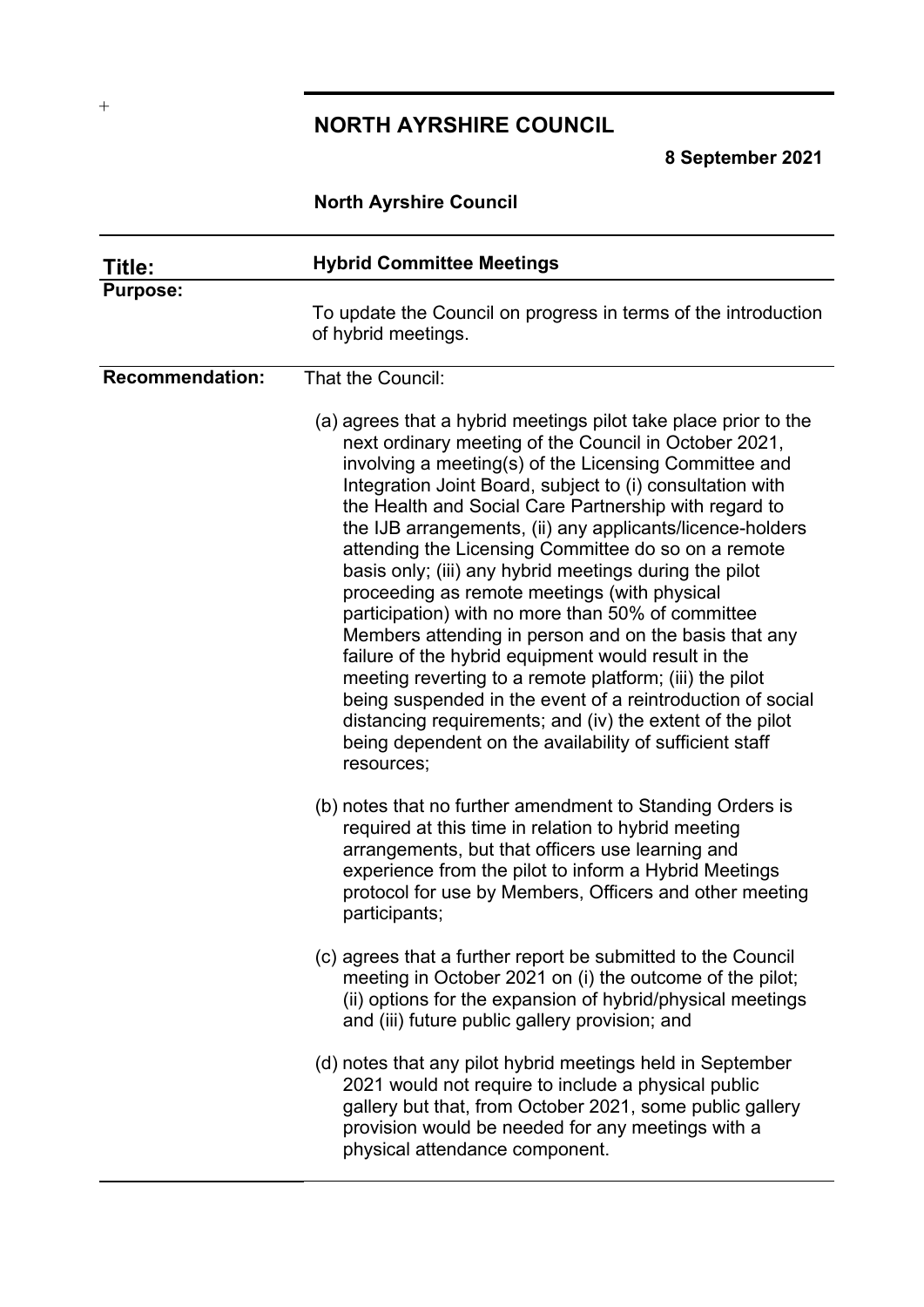# **1. Executive Summary**

- 1.1 As a result of COVID-19 and associated restrictions, meetings of the Council and its committees have been taking place on a wholly remote basis via MS Teams since June 2020. Live-streaming of meetings ordinarily open to the public was introduced in October 2020.
- 1.2 Hybrid meeting equipment has been installed in the Council Chambers to allow a combination of physical and remote attendance, with the option of live-steaming to the Council's webcasting microsite. Testing of this equipment is currently underway.
- 1.3 It is proposed that a trial of the hybrid system take place prior to the October 2021 meeting of the Council, subject to the conditions set out in the Background and Proposals sections of this report.

# **2. Background**

- 2.1 At a Special Meeting held on 23 June 2021, the Council received an update report on the next steps in terms of remote and hybrid committee meetings. The report provided background information on the introduction of remote committee meetings in June 2020 in light of the COVID-19 and provided information on the potential for hybrid meetings in future, subject to the lifting of restrictions around social distancing.
- 2.2 The Council agreed:
	- (a) to note the availability of a hybrid meeting solution for Council and committee meetings, subject to staff training/system testing over the summer recess period and the relaxation of COVID social distancing requirements; and
	- (b) that a further report be submitted to Council once physical distancing and home working requirements are lifted to agree (i) the timescale for the introduction of hybrid meetings, (ii) any necessary further amendment to Standing Orders to accommodate hybrid meetings and (iii) the future of webcasting/live streaming of all Council/committee meetings which are open to the public.

#### Current Position on Restrictions

- 2.3 Although the number of COVID-19 cases has been rising of late in Scotland, the vaccination programme is well advanced and, at present, Scotland has moved out of the COVID-19 levels system and is now beyond Level 0. This means that home working or a mixture of home and office working is now permitted and social distancing no longer required. It is understood that face covering may still be required but further advice is being sought.
- 2.4 Further guidance is being sought on requirements for collection of contact tracing information in relation to Elected Members, Officers and (subject to there being a decision to re-introduce a public gallery) any members of the public attending a meeting in the Council Chambers.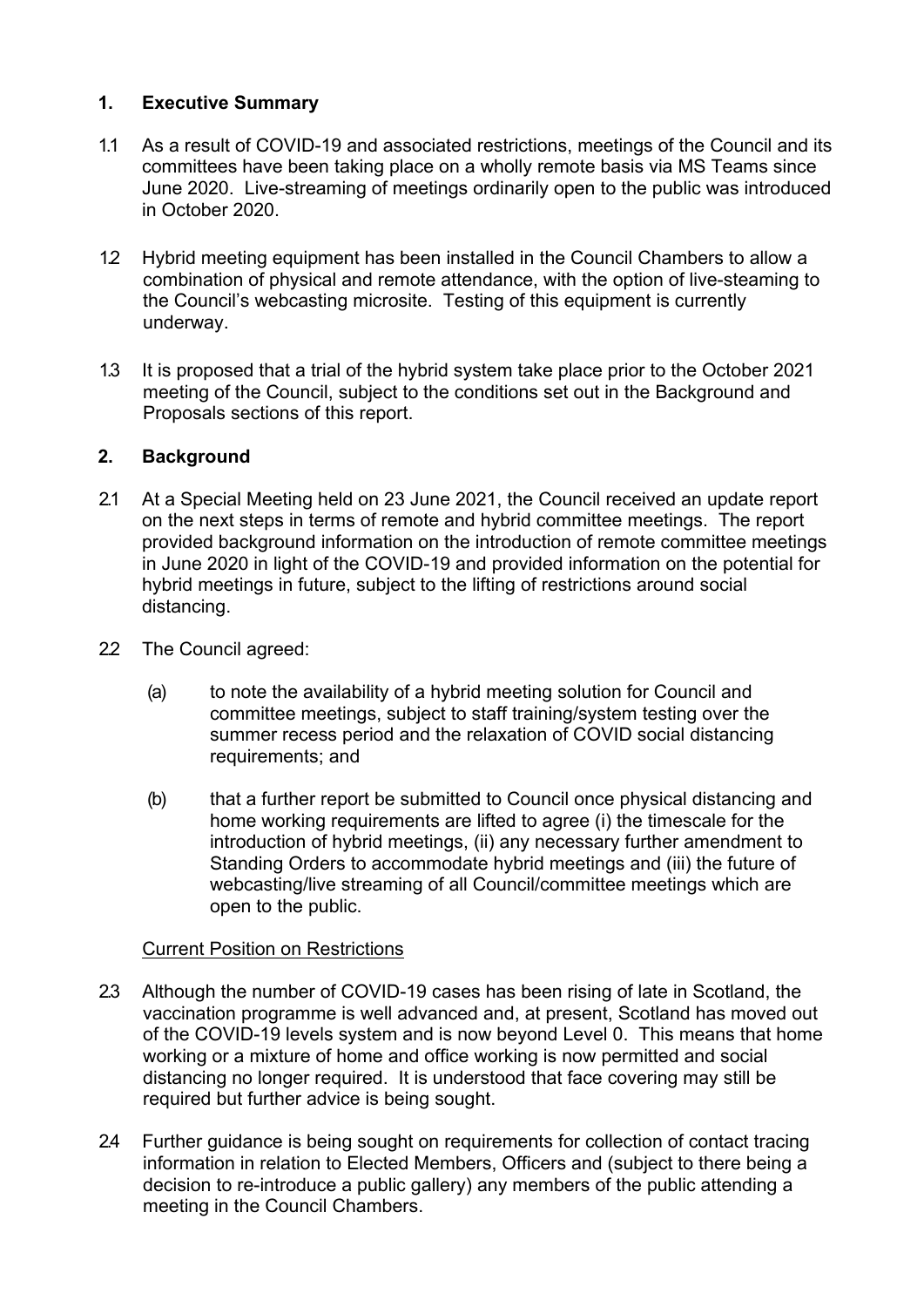#### Hybrid Equipment Testing

- 2.5 Testing of the new hybrid equipment in the Council Chambers was initially delayed over the summer period due to some technical issues around the interface between the new equipment and the older existing sound and display systems within the Chambers. However, a number of successful tests have now been carried out and officers are now 'stress-testing' the system with larger numbers of remote and physical participants.
- 2.6 Officer attention is also turning to some practical issues around the operation of hybrid meetings. In particular, consideration is being given to how best to support a meeting Chair in terms of facilitating effective participation by remote and physical Elected Members and Officers. Arrangements for sharing presentation material are also being explored.
- 2.7 It is apparent from the testing undertaken so far that hybrid meetings require significant staff resource to manage the remote and physical elements of the process as well as the live-streaming of the meeting.

#### Hybrid Pilot

- 2.8 It is proposed that an initial pilot of the hybrid system be undertaken prior to the next meeting of the full Council in October 2021. The 15 September and 20 October 2021 meetings of the Licensing Committee and the 21 October 2021 meeting of the Integration Joint Board have been suggested for inclusion in the pilot.
- 2.9 In future, hybrid meetings may take the form of a *Physical Meeting (with remote participation)*, meaning that most participants will be in the Chambers with the option for some to join the meeting remotely. In such circumstances, any failure of the hybrid equipment would result in the physical meeting taking precedence, to the detriment of any remote attendees. Any Member wishing to attend on a remote basis would do so on the understanding of this position.
- 2.10 During the pilot period, however, it is proposed that hybrid meeting proceed on the basis of *Remote Meetings (with physical participation).* This means that, in the event of any failure of the system or any other factor which might prevent the hybrid meeting from proceeding, the meeting would revert to the remote platform. Similarly, in the event of any staff required to operate the hybrid system having to self-isolate, the meeting would re-convene via the remote platform.
- 2.11 It is proposed that, for the purposes of the pilot any applicants/licence-holders invited to Licensing Committee continue to attend on a remote basis only and that physical attendance by members of both committees is limited to 50%.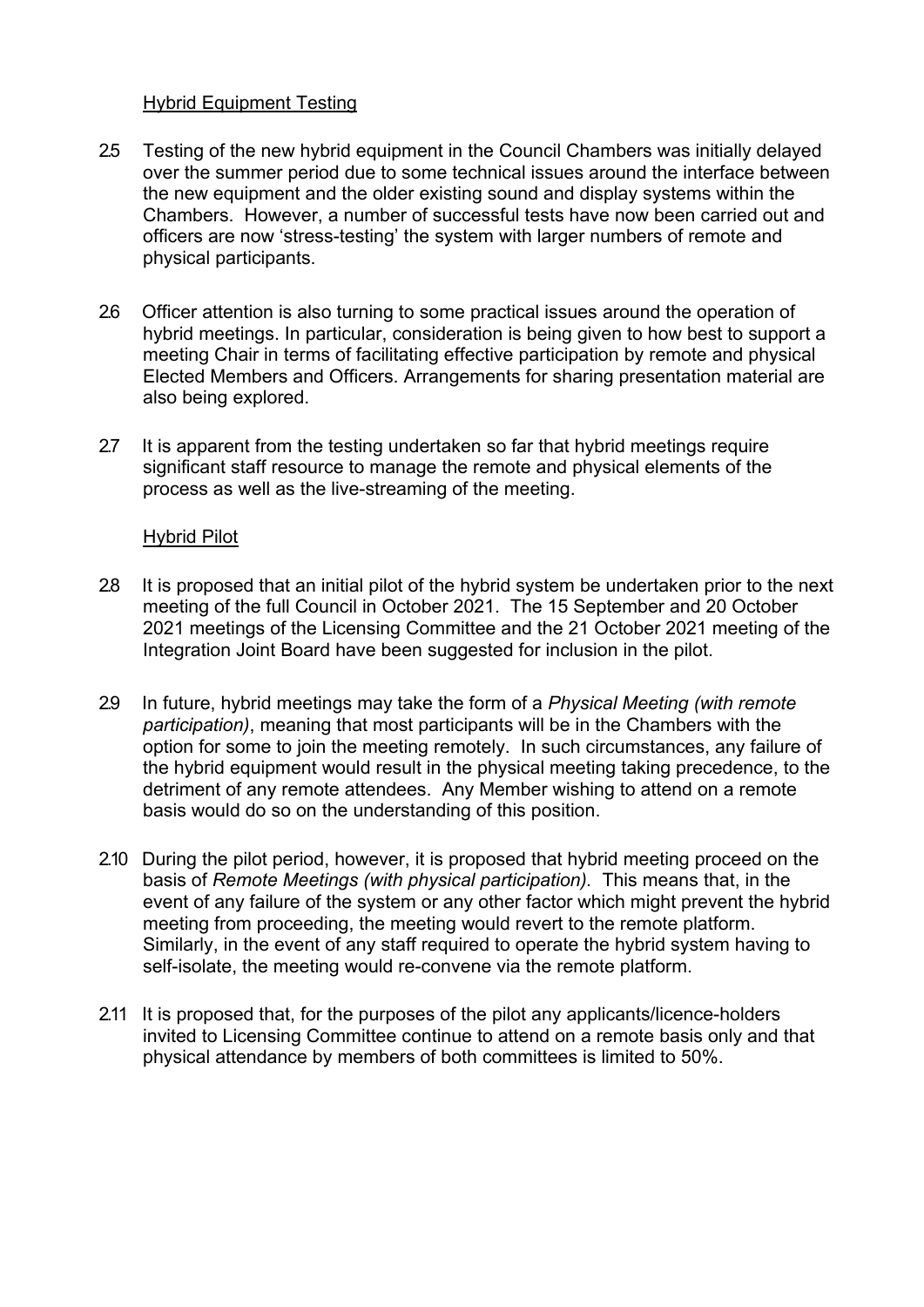#### Public Gallery Arrangements

- 2.12 The Council's legal power to exclude the public from meetings due to a "real or substantial risk to public health" specifically relating to infection or contamination by Coronavirus ends on 30 September 2021 with the expiry of the Coronavirus (Scotland) Act 2021. The Act cannot be extended beyond that date and, although it is understood that a replacement Act is being prepared, it is assumed that some public gallery provision would be required from October 2021 where there is a physical component to a Council/committee meeting.
- 2.13 In light of the above, it is proposed that any hybrid meetings which take place in September do not include a physical public gallery in the Chambers and that the Council continues to meet its public access obligations via live-streaming only. For pilot meetings from October 2021, however, a small public gallery would require to be carefully managed, together with any contact tracing arrangements which may be required.

# Standing Orders Considerations

- 2.14 The Local Government (Scotland) Act 2003 permits the holding of and participation in remote meetings and the Council's Standing Orders have already been amended to mirror the terms of the Act. Members who attend a remote meeting of Council/its committees are regarded as 'present'.
- 2.15 In terms of the 2003 Act, it is for the Chair to determine whether a meeting takes place on a remote or hybrid basis and Standing Order 5.7 already includes a provision for the Provost/Chair to "determine any questions of procedure for which no express provision has been made in these Standing Orders". Therefore, the Chair of a meeting could determine the basis upon which a hybrid meeting takes place, either as a *Remote Meeting (with physical participation)* or a *Physical Meeting (with remote participation).*
- 2.16 It is proposed that a protocol be developed for use in hybrid meetings, setting out the position in the event of a hybrid system or other failure. Development of the protocol would be informed by learning and experience from the pilot.

#### **3. Proposals**

- 3.1 The Council is invited to:
	- (a) agree that a hybrid meetings pilot take place prior to the next ordinary meeting of the Council in October 2021, involving a meeting(s) of the Licensing Committee and Integration Joint Board, subject to:
		- (i) consultation with the Health and Social Care Partnership with regard to the IJB arrangements,
		- (ii) any applicants/licence-holders attending the Licensing Committee do so on a remote basis only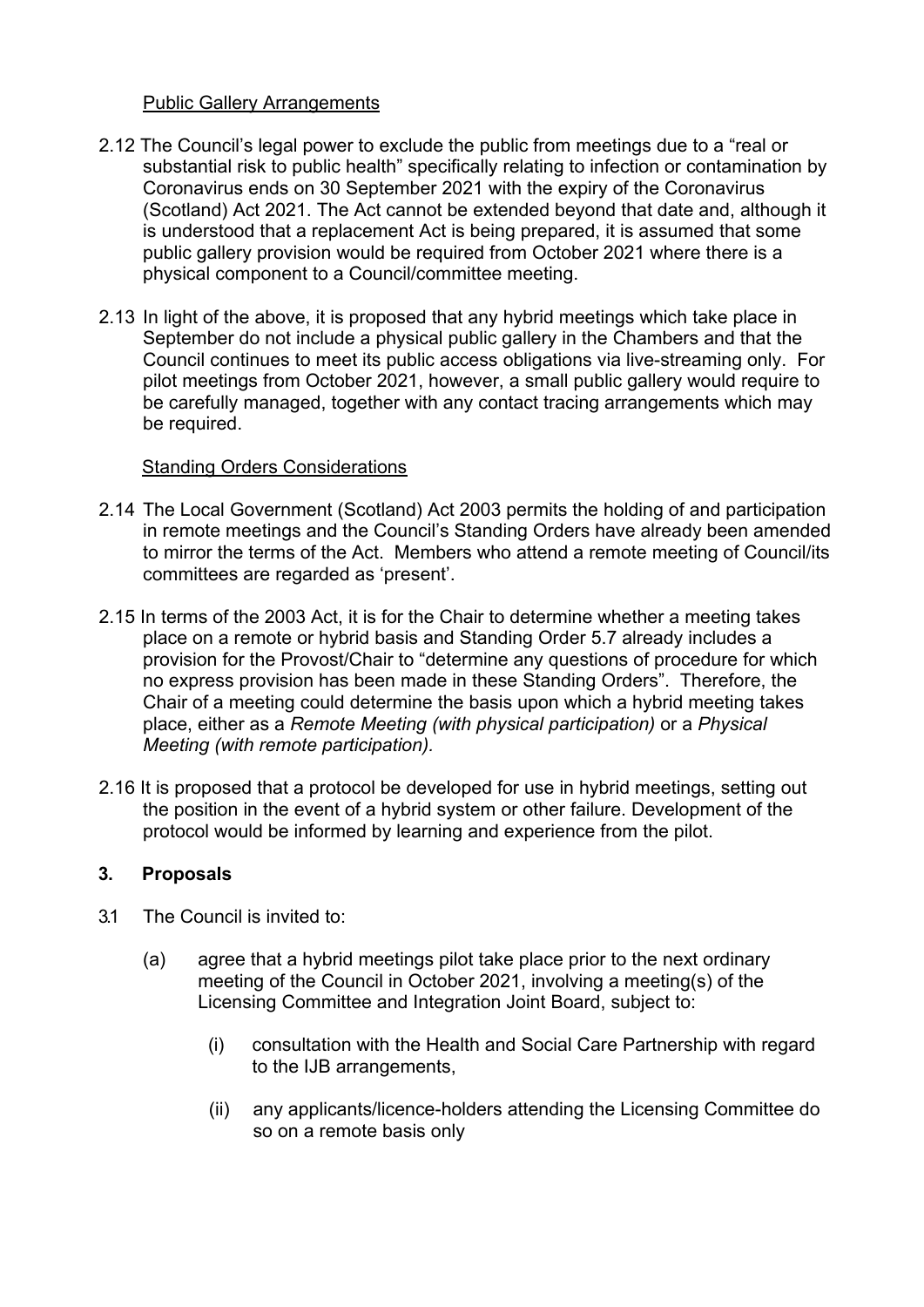- (iii) any hybrid meetings during the pilot proceeding as remote meetings (with physical participation) with no more than 50% of committee Members attending in person and on the basis that any failure of the hybrid equipment would result in the meeting reverting to a remote platform;
- (iv) the pilot being suspended in the event of a reintroduction of social distancing requirements; and
- (v) the extent of the pilot being dependent on the availability of sufficient staff resources
- (b) note that no further amendment to Standing Orders is required at this time in relation to hybrid meeting arrangements, but that officers use learning from the pilot to inform a Hybrid Meetings protocol for use by Members, Officers and other meeting participants;
- (c) agree that a further report be submitted to the Council meeting in October 2021 on:
	- (i) the outcome of the pilot;
	- (ii) options for the expansion of hybrid/physical meetings and
	- (iii) future public gallery provisions; and
- (d) note that any pilot hybrid meetings held in September 2021 would not require to include a physical public gallery but that, from October 2021, some public gallery provision would be needed for any meetings with a physical attendance component.

#### **4. Implications/Socio-economic Duty**

#### **Financial**

- 4.1 Prior to COVID-19, the Council webcast only meetings of the Council, Integration Joint Board, but it is assumed that even following the relaxation of restrictions and the reintroduction of a physical public gallery, live-streaming of all meetings which are not subject to the exclusion of the press and public will be expected as a matter of course. Additional webcasting hours have been purchased to accommodate this in the interim and this can be built into the retendering exercise for webcasting with effect from June 2022.
- 4.2 Remote meetings have significantly reduced expenditure on Elected Member travel. The resumption of physical attendance will increase such costs.

#### **Human Resources**

4.3 Remote/hybrid meetings are more resource-intensive than physical meetings, particularly where physical meetings are not webcast. The Committee Services team comprises only four Committee Services Officers. Each hybrid meeting requires the support of three CSOs.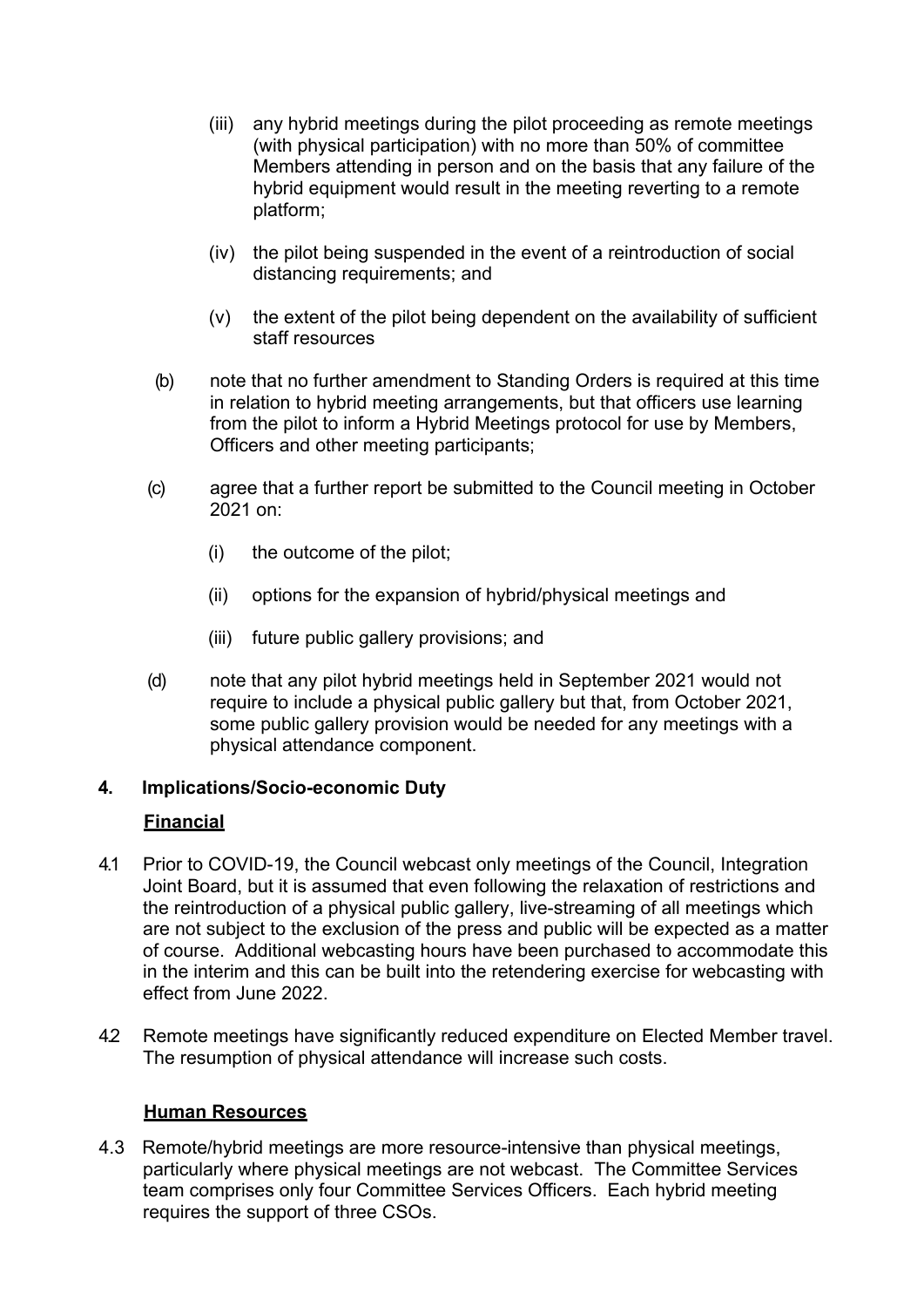# **Legal**

# *Remote/Hybrid Meetings*

- 4.4 The Local Government (Scotland) Act 2003 permits the holding of and participation in remote meetings. The Council's Standing Orders have been varied using the Chief Executive's urgency powers to mirror the terms of the Act and facilitate the holding of remote and/or hybrid meetings. [The Standing Orders relating to the Integration Joint Board already include a general provision (section 4.4) which encompasses remote or hybrid meetings].
- 4.5 In terms of Section 43(2) of the 2003 Act, the decision on whether a meeting is remote or hybrid is for the Provost or relevant committee Chair. The report to Council may seek the express approval of Chairs to permit hybrid meetings. Alternatively, unanimous approval of the Council report (with all committee chairs present) may be treated as a direction from them.

# *Public Gallery Provision (Remote Meetings)*

- 4.6 Part 4 of the Coronavirus (Scotland) Act 2020 contains temporary modifications to Section 50A of the Local Government (Scotland) Act 1973 by adding an additional ground for the exclusion of the public from meetings of Local Authorities where there would be a "real or substantial risk" to public health due to infection or contamination with coronavirus. There is no distinction between virtual and physical Local Authority meetings within the temporary grounds (although it is difficult, of course, to make the case that there would be a 'real or substantial risk' associated with the public attending a remote meeting).
- 4.7 The temporary power to exclude the public from Local Authority meetings on coronavirus grounds is currently enforceable under Part 1 of the 2020 Act and the Act is due to expire on 30 September. It is understood that the Scottish Government are currently preparing further primary legislation although the terms of this are currently unknown. It is the view of the Council's Legal service that, by streaming its Teams meetings to the Council's website, the Council is effectively admitting the public to its remote meetings.
- 4.8 Whilst live streaming of remote meetings is likely to constitute public access to a meeting of the Council or its committees held on a wholly remote basis, it is logical to assume that the resumption of physical meetings or the introduction of hybrid meetings after 30 September should include some public gallery provision even if live streaming continues.

# **Equality/Socio-economic**

- 4.9 Whilst there is no public gallery provision for meetings, some members of the public without access to IT equipment are disadvantaged by not being able to observe the proceedings, albeit that hard-copy Agendas and Minutes continue to be available on request. The reintroduction of a physical public gallery would address this.
- 4.10 At the same time, there may some equalities advantages associated with livestreaming meetings of the Council and committees in terms of offering easier/more extensive access to meetings than would be afforded by a small public gallery.